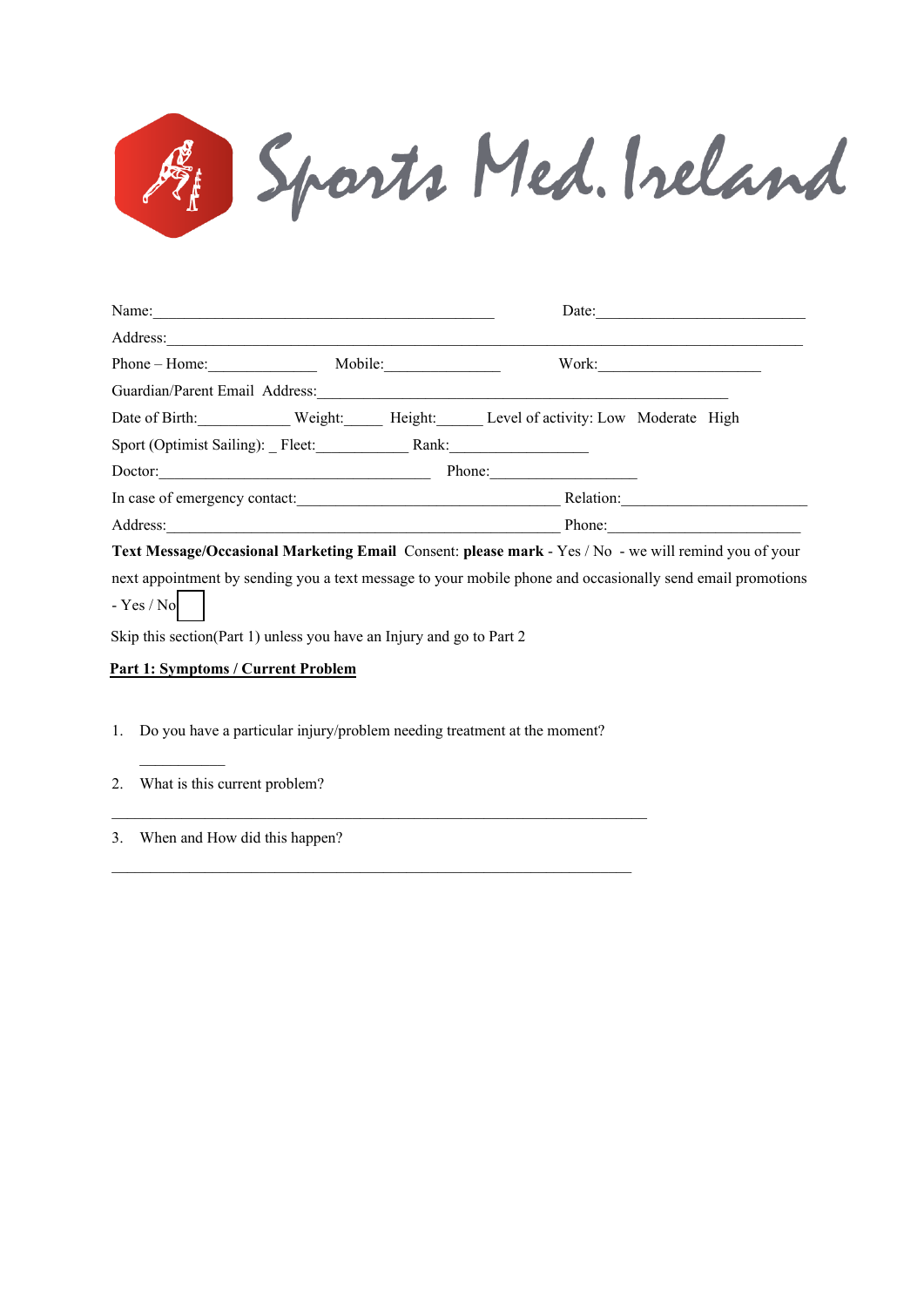4. Have you had any previous treatments for this same problem?

 $\mathcal{L}_\mathcal{L}$  , and the set of the set of the set of the set of the set of the set of the set of the set of the set of the set of the set of the set of the set of the set of the set of the set of the set of the set of th

5. Do you suffer from swollen ankles (due to circulation problems or metabolic condition)?

6. Has your doctor ever said you have heart trouble, heart palpitation, coronary disease, or high blood pressure? \_\_\_\_\_

7. Do you frequently experience pain or discomfort in the chest or heart area?

8. Do you suffer from shortness of breath at rest or upon mild exertion?

9. Do you suffer dizziness or fainting?

10. Do you have any difficulty breathing?

*NB - If "yes" is the answer to any of the above you must make us aware in advance and if relevant your Doctor may need to provide a medical clearance form prior to commencing exercise*

## **Part 2 Risk Factors**

 $\mathcal{L}$  . The set of  $\mathcal{L}$ 

 $\mathcal{L}$ 

 $\mathcal{L}$ 

 $\mathcal{L}$ 

 $\mathcal{L}$ 

 $\mathcal{L}$ 

| 1. Has a doctor ever diagnosed you as having high blood pressure (>160/90), or are you on blood pressure |                  |  |
|----------------------------------------------------------------------------------------------------------|------------------|--|
| medication? BP Measurement-Right arm                                                                     | Left arm Average |  |

2. Your cholesterol is \_\_\_\_\_\_\_\_mg/dL.(<6 months ago.) Is the value > 240mg/dL.?

4. Do you suffer from diabetes?

5. Has anyone in your immediate family suffered from coronary or atherosclerotic disease prior to the age of 55 years? \_

6. NB - If "yes" is the answer to any of the above you must make us aware in advance and if relevant *your Doctor may need to provide a medical clearance form prior to commencing exercise*

## **Medication/ Limitations/ Past medical history**

1. Name any medication(s) (and doses) you are currently taking:

2. For what condition(s)?

3. Have you any allergies?\_\_\_\_\_\_\_\_\_ If yes what are

they?

 $\mathcal{L}$  and  $\mathcal{L}$ 

4. Do you have any physical limitations /illness/medical history that would limit your ability to exercise?

 $\_$  . The contribution of the contribution of the contribution of the contribution of  $\mathcal{L}_\text{max}$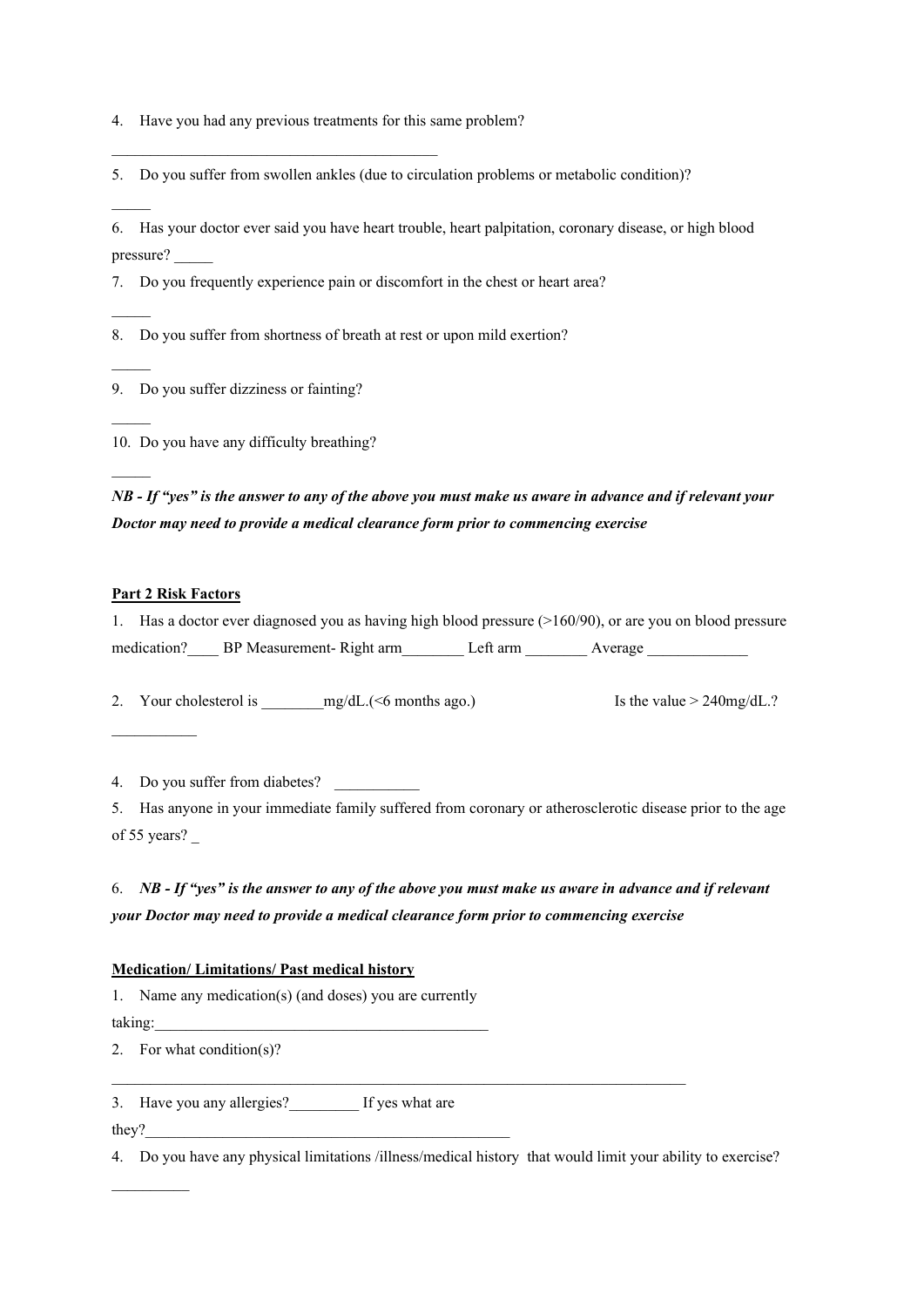## 5. If yes, what are

they?  $\blacksquare$ 

6. List dates/outcomes of any past surgeries, x-rays, abnormal test results, hospitalisations and/or treatments:\_\_\_\_\_\_\_\_\_\_\_\_\_\_\_\_\_\_\_\_\_\_\_\_\_\_\_\_\_\_\_\_\_\_\_\_\_\_\_\_\_\_\_\_\_\_\_\_\_\_\_\_\_\_\_\_\_\_\_\_\_\_\_\_\_\_\_\_\_\_\_\_\_\_\_\_\_\_\_\_\_

7. Do you have Medical Insurance? Yes No Insurer's

Name:

 $\overline{\phantom{a}}$ 

I pledge that all the information which I have provided in this form is accurate, to the best of my knowledge, and that I have not willingly excluded any important medical information which could have any bearing on my ability to safely engage in exercise testing and exercise participation. I am aware that a no show or cancellation with less than 24hrs notice will result in a cancellation fee being charged:

Signature of Participant: Date:

Witness: Date:

**(If participant under 18 years of age a parent/guardian must sign form)**

Parent/ Guardian: Date:  $\overline{\phantom{a}}$ 

**Testing/ Exercise Objective:** I understand that the tests and/or exercises that are about to be administered to me are for the purpose of determining and/or developing my physical fitness status, including flexibility, muscular strength, muscular endurance, muscular power and agility.

**Explanation of Procedures:** I understand that the tests and/or exercises, which I will undergo, may be performed indoors or outdoors, in water or on dry land. The tests and or exercises are designed to, and will, increase the demands on the heart, lungs, vascular, muscular and skeletal systems. Various static and dynamic exercise modalities may be employed to test or stimulate the multiple systems of the body. These include, but are not limited to: running, walking, water exercises, callisthenics, free weights, resistive training machines, rubber bands, medicine balls training etc.